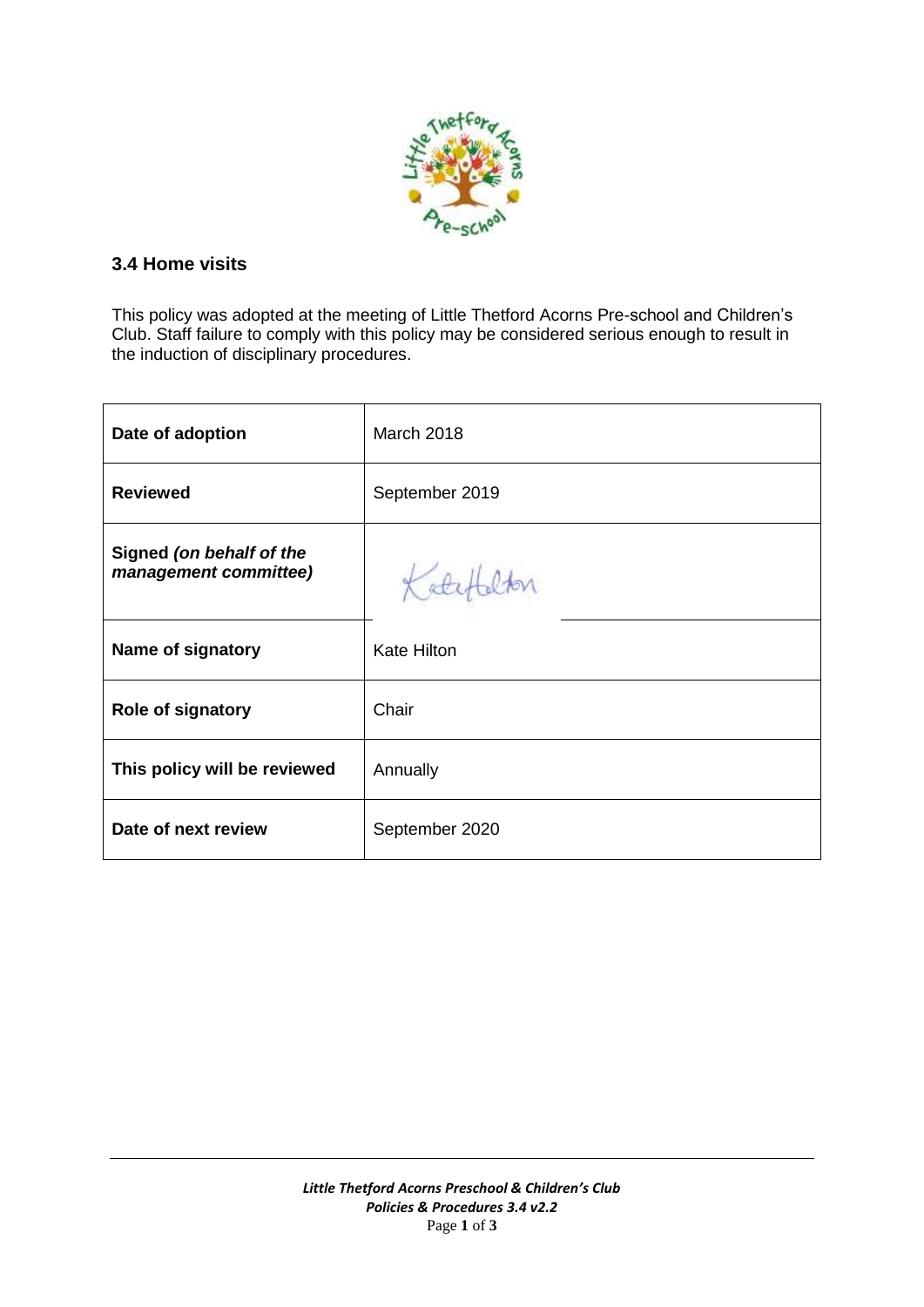# **3.4 Home visits**

### **Safeguarding and Welfare Requirement: Information and Records**

Providers must maintain records and obtain and share information to ensure that safe and efficient management of the setting, and to ensure the needs of all children are met.

#### **Policy statement**

We carry out home visits to new starters or any of our children that attend Little Thetford Acorns if it is felt necessary and if it is possible given staffing constraints.

Home visits are carried out by the key person and the Manager, and support the child's transition and settling-in period into pre-school.

In our experience, home visits are a positive opportunity for children and their families to begin developing their relationship and partnership with Little Thetford Acorns Preschool. The children accept us into their home and enjoy sharing their toys and books with us. We complete a home visit to assist in the transition of care for both parents/ carers, as well as the children. A home visit provides a further opportunity for the children and their parents/carers to meet with staff and the child's key person, in the privacy of their own home, ensuring confidentiality is maintained in their own familiar and comfortable surroundings.

### **Procedures**

- Two members of staff will carry out a home visit one being the individual named key person for the child. If two members are not available then the home visit must be rescheduled.
- A Home Visit is arranged in liaison with the parents at a convenient time for them. The visit would ideally take place after the parents and child have visited the setting and soon after the child has started in pre-school.
- It is an opportunity for the key person to get to know the child and parents/carers on a more intimate level, establishing what activities they like/dislike to further facilitate their transition into preschool.
- The individual needs of the child can be established through discussion, allowing appropriate activities and facilities to be sourced, if necessary, to support the needs of the child.